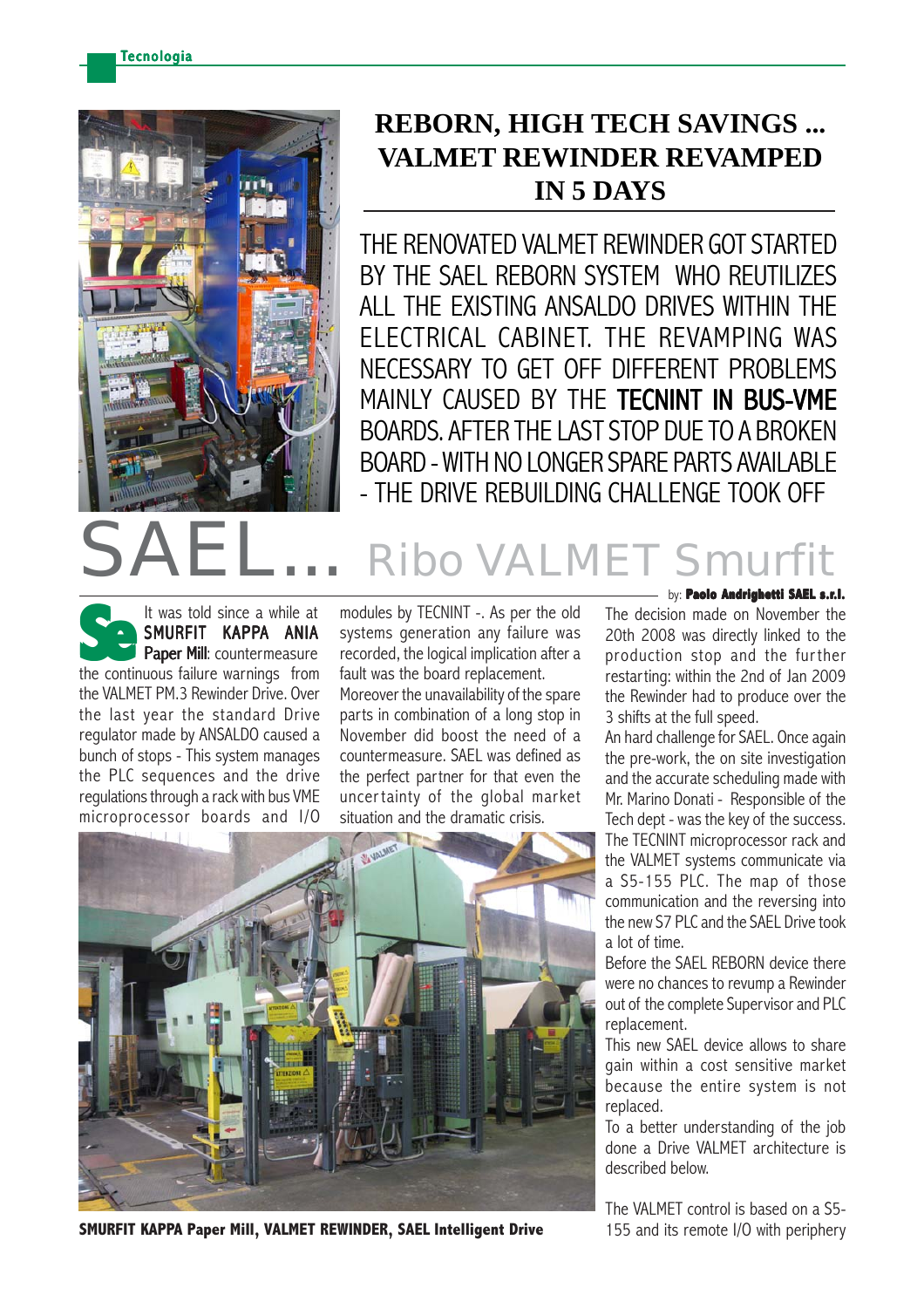stations on Profibus-DP FT200. All is linked to a Supervisor PC station. The S5 PLC is the core of the machine and gets the data via the field sensors. The sensors are redundant to the drive because a double feedback, modular and independent to the motor drives. Beside the rotary sensors placed on the main rolls, encoders and load cells are mounted on the tailstock to provide data of the paper tensioning, as much as load cells to get the rider pressure and vibration measurements of the coil during the rewinding phase.

The Supervisor allows settings on many parameters of the process. From the acceleration ramps up to the rider lighting curves or desired tailstock as well

Over the main production other data are stored like the last 6 coils manufactured. The Supervisor is linked to the S5 PLC for real time data acquisition. The

industrial PC is mounted inside the electrical cabinet nearby the PLC and the supervision. By an extender It goes to the operator work places. The S5 PLC manages all the machine movements too. Due to the huge quantity of connections, and to dismantle the existing PLC without mistakes, other three days were necessary for the operations and the testing. Of course this is a sensible topic for this kind of customer, so it was mandatory to re-use



**TECNINT Rack and dismantled regulation boards**

the Valmet Supervisor.

The existing Drive was linked to the S5 PLC via two TTY serials with 3964R protocol: One for the refs and the command words transmission; the other for the equipment readout - Alarms, Currents, Speeds, Torques, etc. -.

To the safety and for direct paper tensioning load cell readout the Drive was getting some digital input. The load cell amplifier has three analogical output: Two of them are for the cells and directly linked to the S5 PLC - pull visualization at the transmission as much as the services side -; the third is the sum of the two cells and directly linked to TECNINT board the analogical input.

The main TECNINT rack had three CPU for the machine drive command: The first did manage the input communication - logical sequences -. The second was for the analogical data computing - Refs - and the data transmission to the S5 PLC. The last one was dedicated to the front panel for the direct Alarm state - to not be at the operators room, far away from the machine -.

The electrical equipment was settled on a modular base, repeating three times the same electrical schemes development. The modules were linked to the VME rack via serial by a remote I/O on TECNINT boards. The Drives input were coming from the digital releases and the Profibus-DP Refs to **The drive before the modarnization** the CPU for the analogical data treatment.

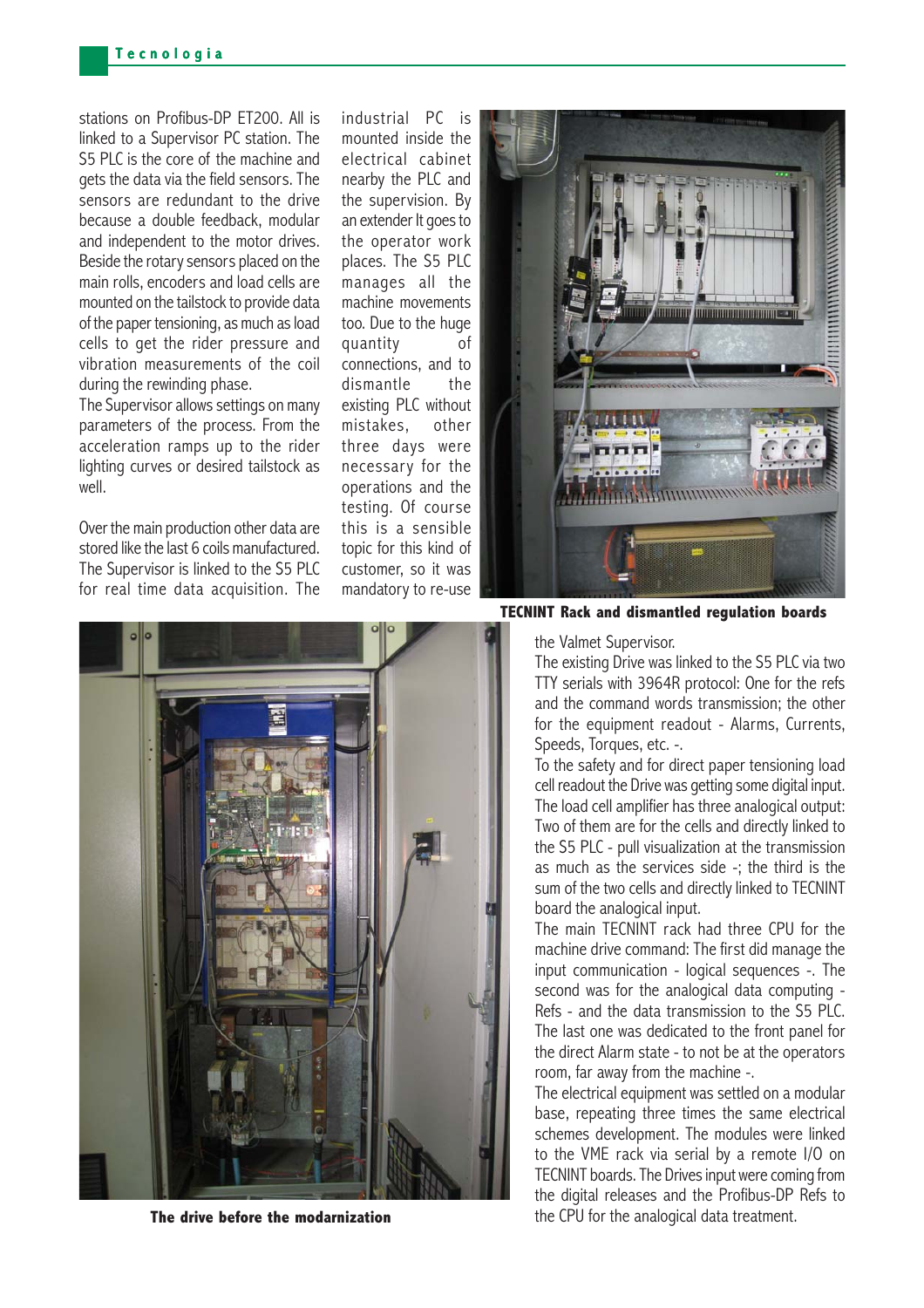

**Ansaldo Drive with the REBORN rack, Dec-2008**

Also the longitudinal knife section had a simplified speared section - low power and dimension - The replacement of the drive logical had to solve the system reliability as much as the availability of the spare parts. Actually the machine had a lot of reliability problems causing too many production stops.

The job planned the total ANSALDO logical replacement and maintaining the main power of the drives and the electrical cabinets. The S5 CPU and the Valmet Supervisor were maintained as well.

The first phase was to replace the two TTY serial interfaces who could be the cause of reliability problems.

It was decided to implement the communication between the two systems with the Profibus interface: The S5-155 rack - as terminal point of the existing Profibus net -. Due that was added a DP/DP joint between the systems within the Valmet control getting the 24 Vdc as well. The advantage was to get a beat longer field

bus - 1 Mt only having a much faster device for write/read information by the dual-port memory. During the start up preparation all the communication nets - for the drive parameters and the Profibus - were prepared on site while the machine was running. When the machine was stopped the VME rack and the TECNINT I/O boards were dismantled and replaced by the SAEL REBORN boards. The REBORN boards are directly connected to the SCR gates and the Drives TA connections as well. To fill the machine

logical a 315-2DP

CPU is used - 64 input and 32 digital output over the same rack.

The wirings have been remote by multipoles cables and Siemens boards mounted in the same place of the old TECNINT boards.

Many wires were no longer used because the drives enabling were got via Profibus. This caused a dramatic cabinet clean up. To get a uniform job with the other existing sectionals, the regulation board substitution required the field controls replacement.

This is the main power replaced only. However the substitution did not caused waste of time because the field control is made by a multipoles cable. As a last step all the emergencies chain was updated to the Safety regulations. The wiring activity was done by the SAEL service point SIMI - a long time experienced service point -.

Beside the ANSALDO equipment wiring, the Valmet Control interface preparation was done. - Interface preparation, CPU testing and the two systems communication test. After a double CPU backup and to process the new point, the Profibus board configuration was changed. The communication softer was optimized and implemented. After few days of production without faults the serial communication board was replaced.

the aim of this last step was to carefully manage the shift made via software vs. the EPROM normally used.

After the wiring, the installation and the regulations, all the motors trims were settled for the no load tests. At the end of the I/O test and the global check out the unwinder servo diameter setting started with the working sequences and the coil production.

Few weeks later the new regulation highlighted a better performance and more accuracy on the paper regulation within different conditions like acceleration and deceleration with big diameter mother coils - this was an issue before -.

The new regulations and the new CPU allowed the target achievement: renew within the winter stop.

The coil process got a production increase with a dramatic reduction of



**Dismantled I/O Remote boards. Valmet S5 PLC**